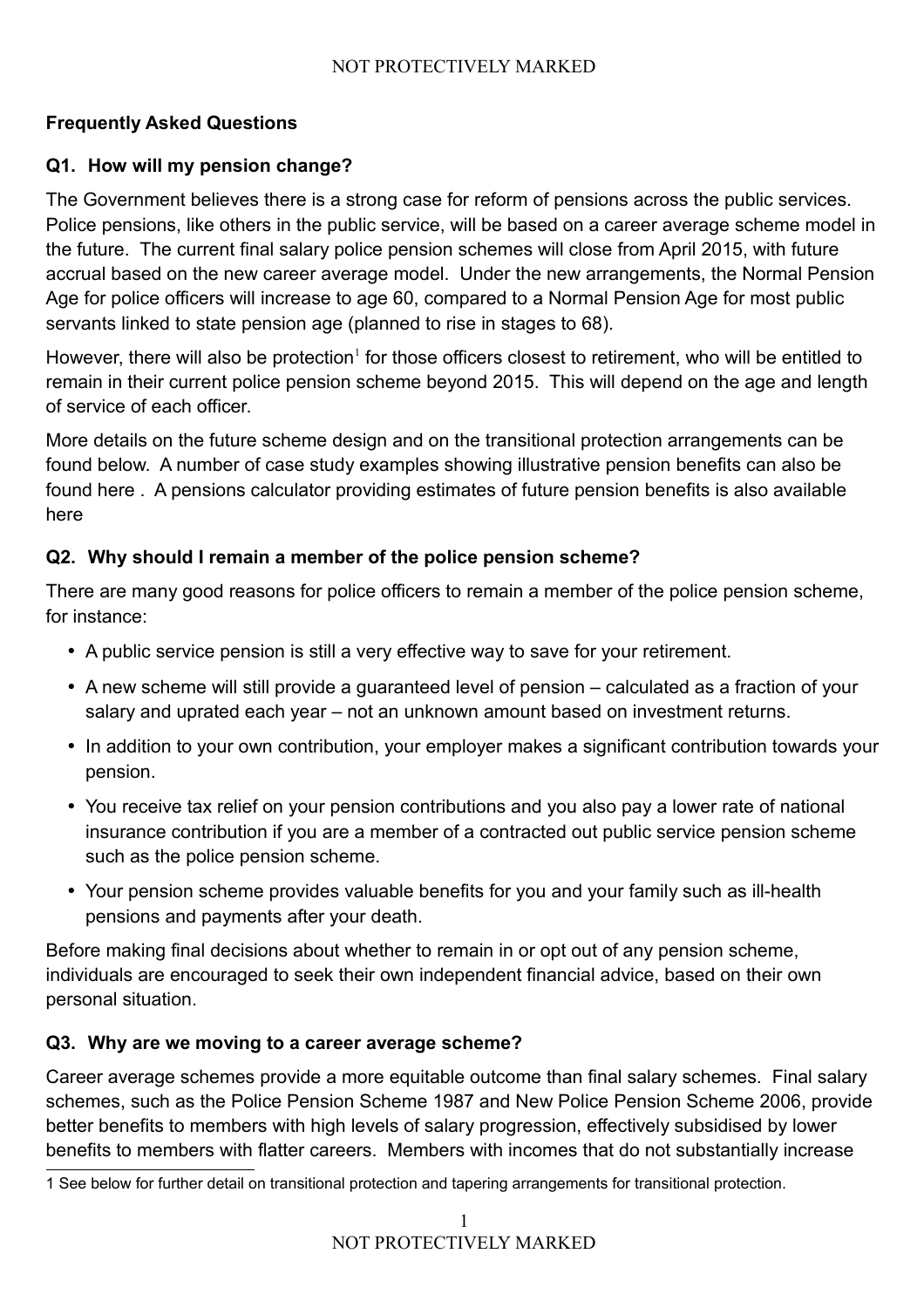towards the end of their career tend to get proportionately better benefits from a career average scheme than from a final salary scheme. $2$ 

#### **Q4. How do career average schemes work?**

In a final salary scheme, your pension is typically worked out as a fraction of your final salary for each year of pensionable service. The 'final salary' used is generally the highest paid level of your last few years. For instance,

- If you are in the Police Pension Scheme 1987, you receive a pension calculated as ((1/60th x the number of years up to 20)  $+$  (2/60 x the number of years between 20 and 30 years)) x final pensionable pay.
- If you are in the New Police Pension Scheme 2006, you receive a pension calculated as 1/70th x final pensionable pay x years (up to a maximum of 35 years).

In a career average scheme, each year you build up a 'slice' of pension based on your salary in that year. At the end of each year, the slice is increased in line with the revaluation rate used for that scheme – typically either prices or earnings increases - to maintain the value of the pension earned. When a member finally retires, their total pension is calculated by adding up the slices of pension they have built up each year throughout their career.

# **Q5. What is an accrual rate and revaluation rate?**

The accrual rate is the amount of pension you build up each year. It is not the only element that determines the amount of pension you receive on retirement, but it is a major factor. It is expressed as a proportion of your pensionable pay.

In the new police pension scheme from 2015, the Government is proposing a provisional accrual rate of 1/55.[3](#page-1-1)<sup>th</sup> (equivalent to around 1.81%), with a revaluation rate for active members<sup>3</sup> based on the Consumer Prices Index +1.25%.

In a career average scheme, this means that you build up a pension pot of  $1/55.3<sup>th</sup>$  of your pensionable earnings for each year you are a member of the pension scheme. Each of these annual pension pots would then be uprated in line with CPI +1.25%, for active scheme members, and in line with prices (currently CPI) after the member leaves the scheme.

For example, if in a given year you are earning £28,000, your pot for that year's membership of the new pension scheme will initially be:

 $1/55.3$ <sup>th</sup> x £28,000 = £506 of annual pension.

The pot will increase year on year by the rate of CPI + 1.25% each year until you retire and your pension comes into payment. So, if it is ten years until you retire, and assuming that CPI is around 2% per year, that year's pot would be worth £675 per year at the time that you retire.

Your total pension from the new scheme is calculated by adding up the individual pension pots you earn from each year of membership in the new scheme

<span id="page-1-0"></span><sup>2</sup> This is illustrated by work carried out by the Pensions Policy Institute for the Independent Public Service Pensions Commission, as described in the Commission's Final Report.

<span id="page-1-1"></span><sup>3</sup> Active members are those who have not opted out and are still paying contributions to the scheme.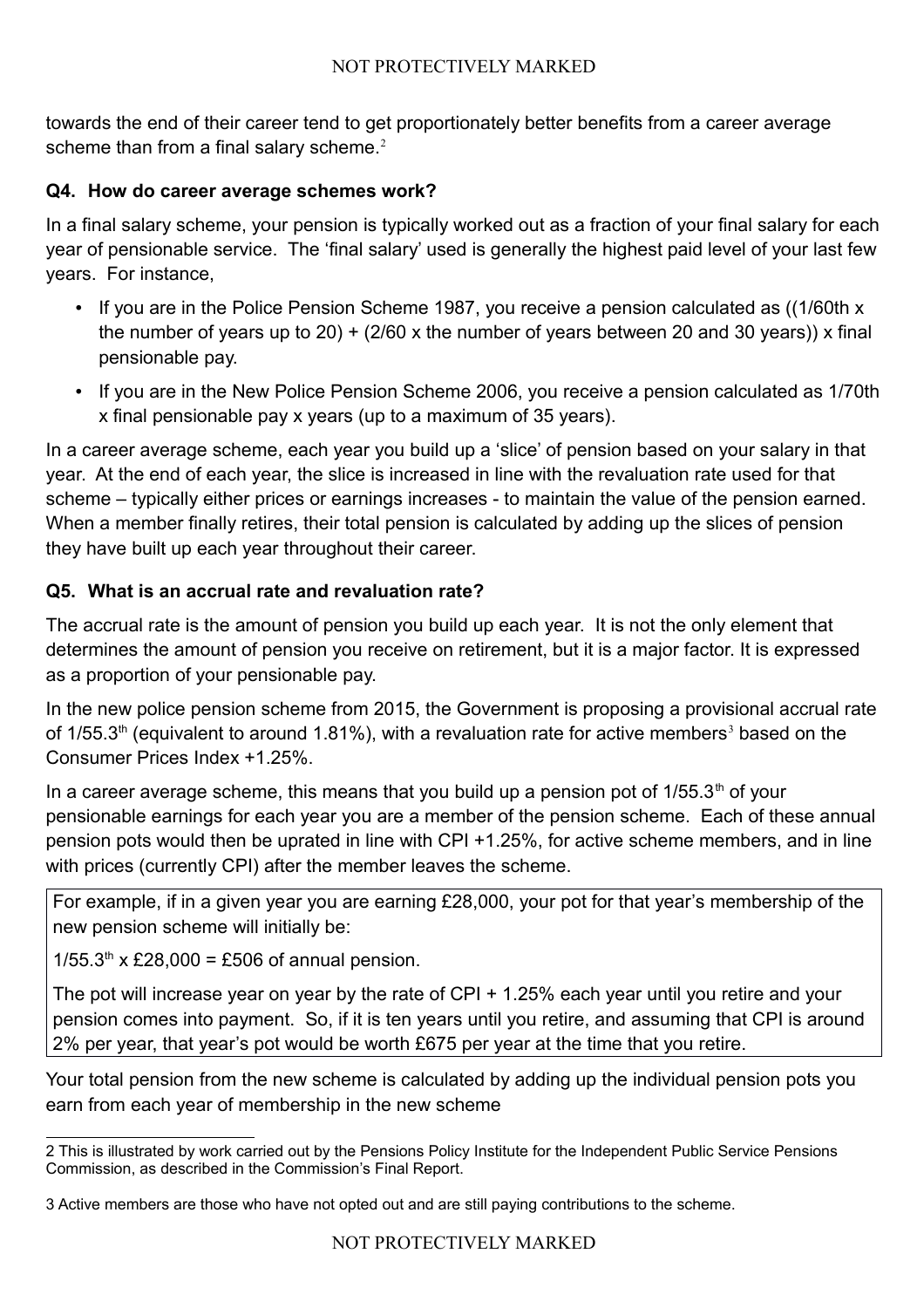#### **ACCESS TO PENSIONS**

## **Q6. Does the Normal Pension Age in the 2015 scheme mean I now will have to wait to retire at 60?**

The Normal Pension Age in the 2015 scheme is age 60. However, police officers will be able to start to draw their pension, with a reduction, if they retire after reaching minimum pension age (55). Police officers will continue to have a lower Normal Pension Age than most other public servants, for whom it is linked to the State Pension Age.

The new scheme will not be introduced until April 2015, and so anyone leaving the scheme before then will not be affected. Members who are within 10 years of retirement as of 1 April 2012 (as described in the answer to Q9 below) will also see no change in when they can retire, nor the amount of pension they had expected to receive. They will continue as a member of their current scheme until they retire.

Members benefiting from tapered protection will move into the 2015 scheme from their own, personal date based on their date of birth and length of service.

People working on beyond 2015, and who do not benefit from full transitional protection, will have a '2‐part' pension, as follows:

- The first part will reflect their service in their current scheme up to 2015 (or later if the member benefits from tapered protection) and be based on their final salary at the point that they actually retire or, in the case of a deferred pension, when the member leaves the scheme. Members will be able to retire and take this pension from their current scheme's Normal Pension Age<sup>[4](#page-2-0)</sup>.
- The second part will reflect pension earned from 2015 in the new scheme (or later if the member benefits from tapered protection) and will be payable in full on retirement from that scheme's Normal Pension Age of 60. Members will still have a choice about when to retire, as this pension can be taken from the scheme's minimum pension age of 55 but with a reduction.

#### **Q7. If I take my pension before 60, what adjustments are made to it?**

Any pension earned in the new scheme will be payable in full on retirement from the age of 60, provided individuals are active members of the scheme at the time. However, if members wish to retire and take their pension earlier, they can do so from the age of 55 with a reduction. The reduction is to recognise that the pension is in payment earlier and therefore is to be paid for longer.

The scheme design permits those officers who remain in the pension scheme to retire and take their pension from age 55, with the pension reduced based on the length of time between retirement and the scheme's Normal Pension Age (i.e. 60) to balance the extra years' pension payments they would receive compared to if they had retired at Normal Pension Age.

Whilst it is not possible to say what the reduction will be (as it will determined regularly on an actuarial basis), the rule of thumb for an actuarial reduction is considered to be between 4% and 5% for each year that the pension is taken early.

<span id="page-2-0"></span><sup>4</sup> In the 2006 Scheme, NPA is age 55. In the 1987 scheme there is no NPA – instead it will be when they reach the age and pensionable service that would, if they had remained in the 1987 scheme, have meant that they could have retired with an immediate pension.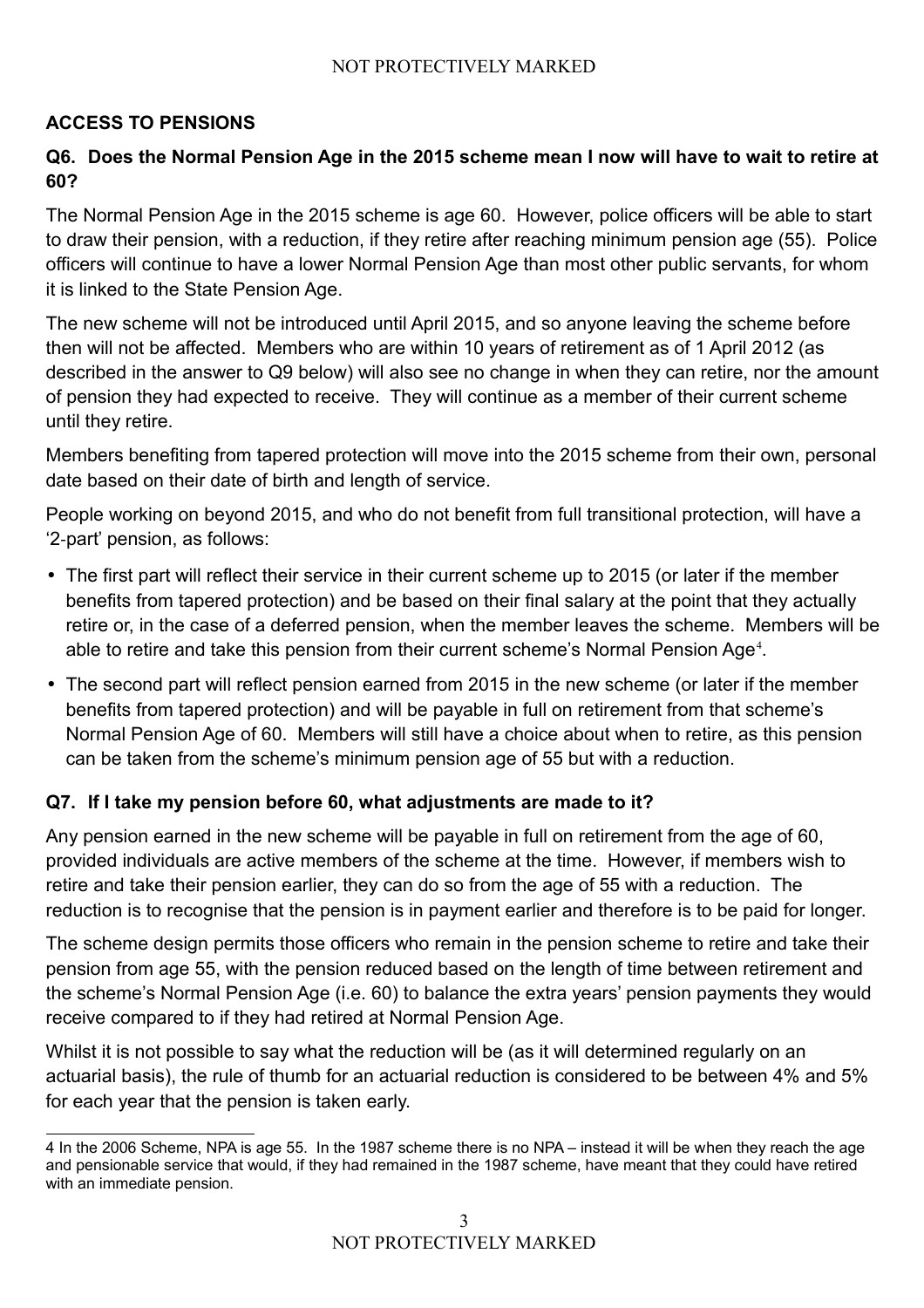For example, if a member wishes to retire and take their pension from age 57, they will have their pension reduced from their Normal Pension Age of 60. Their reduction in pension is likely to be in the order of 12% to 14% (i.e. a cumulative 3 year reduction on the basis of between a 4% and 5% actuarial reduction per annum).

It is important to note that a deferred pension taken early from the 1987 and 2006 schemes will continue to be actuarially reduced from that scheme's deferred pension age in accordance with each scheme's rules.

If a member wishes not to take their pension and to continue to work beyond the 2015 scheme's Normal Pension Age, then the scheme will recognise that the pension will be in payment later, and will provide an actuarial enhancement to the pension from the scheme's Normal Pension Age. This will be costed on similar terms to the actuarial reduction.

Deferred members will not be eligible for access to the enhanced early retirement terms, and their actuarial reduction will be based on the scheme's deferred pension age (i.e. the individual's State Pension Age).

# **Q8. What happens if I leave between age 55 and 60?**

You would become a deferred member. Deferred members are able to access their unreduced pension at on the scheme's deferred pension age (i.e. the individual's State Pension Age). Access to pension before that will involve actuarial reduction based on the scheme's deferred pension age.

#### **Q9. What about protection for those within ten years of retirement?**

There will be statutory based transitional protection for certain categories of members, as follows:

- a. all active 2006 scheme members who, as of 1 April 2012, have 10 years or less to their current Normal Pension Age (i.e. age 55) will see no change in when they can retire, nor any decrease in the amount of pension they receive at their current Normal Pension Age. This protection will be achieved by the member remaining in their current scheme until they retire.
- b. all active 1987 scheme members who, as of 1 April 2012, have 10 years or less to age 55 or have 10 years or less to age 48 and are 10 years or less from being eligible for a maximum unreduced pension, will see no change in when they can retire, nor any decrease in the amount of pension they receive at their current Normal Pension Age. This protection will be achieved by the member remaining in their current scheme until they retire.

# **Q10. What if I fall outside that 10 year transitional protection?**

Scheme members who, on 1 April 2012, are within 4 years of qualifying for transitional protection as described in Q9 will continue to accrue pension in their existing schemes on a tapered basis. They gain about 53 days of protection in their existing schemes for every month they are above the lower limit that applies in their case, [as set out in the tables below]. The last possible day of protected service for any such member will be 31 March 2022.

This will apply to active members:

• in the **1987 scheme** and the **2006 scheme** who on 1 April 2012 are aged between 41 and 45 years;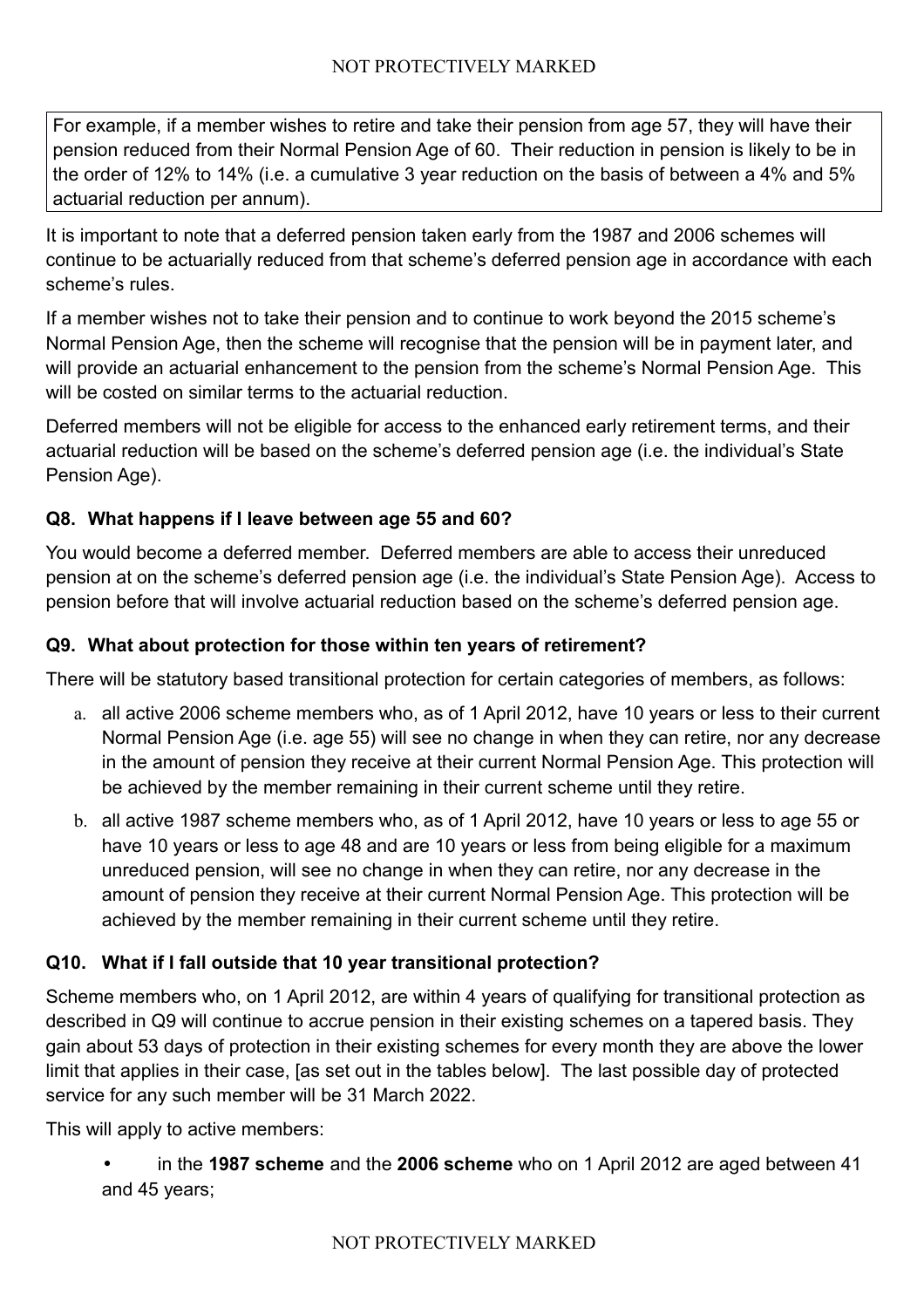• in the **1987 scheme** who on 1 April 2012 are 10 years or less from being able to retire on a maximum, unreduced pension and are aged between 34 and 38 years.

• in the **1987 scheme** who on 1 April 2012 are aged 38 or over (up to age 45) and are between 14 and 10 years from being able to retire on a maximum, unreduced pension;

• in the **1987 scheme** who on 1 April 2012 are aged less than 38 who are more than 10 years from being able to retire on a maximum, unreduced pension, where their age minus the years from being able to retire on a maximum, unreduced pension, is between 24 and 28 years.

Once a member's tapered protection expires, they will be transferred into the new pension scheme.

Members qualifying for tapered protection will be able to take their 'Part 1' pension at the age at which they were expecting, including any additional accrual they build up post 2015, subject to abatement rules. After members are transferred into the new pension scheme, they will accrue their 'Part 2' pension in that scheme.

Tables are available in the Reform Design Framework (RDF) at [http://www.homeoffice.gov.uk/pension](http://www.homeoffice.gov.uk/pension-reform)[reform](http://www.homeoffice.gov.uk/pension-reform) for details.

# **Q11.What happens if I opt out of my current scheme?**

This depends on which scheme you are in.

As the 1987 scheme is a closed scheme, if you opt out, you will not be able to opt back into that scheme. You will, instead, become a deferred pensioner and your 1987 scheme pension will be paid at age 60. As you cannot opt back in, you will lose any access to the final salary link for the service you have accrued under the scheme, any prospective double accrual enhancement and the ability to take your pension from age 50 with 25 years pensionable service. You will, however, be eligible to join the 2006 scheme up until 31 March 2015, or the new 2015 scheme from 1 April 2015.

If you decide to opt out of the 2006 scheme, the current scheme rules allow you to opt back in if you change your mind later. But any period of opted‐out service will never count towards your pension. If you do not opt back in to the 2006 Scheme, you would not be able to take your full pension until age 65 under the terms of that scheme and you would lose the link to your final salary for the service you have accrued under the scheme. You will be eligible to opt back in until 31 March 2015.

If you qualify for the transitional protection or tapering arrangements and you opt-out during the period in which you are covered by them, you will lose any future protection. If you then wanted to re-join the scheme you would be enrolled into the 2015 scheme.

You will also need to start paying tax on the elements of your salary that you previously paid as contributions, and you will need to pay a higher rate of national insurance as you will be contracted back into the state second pension. You would also lose the benefit of your employer's contribution to your pension.

Before making final decisions about whether to remain in or opt out of any pension scheme, individuals are encouraged to seek their own independent financial advice, based on their own personal situation.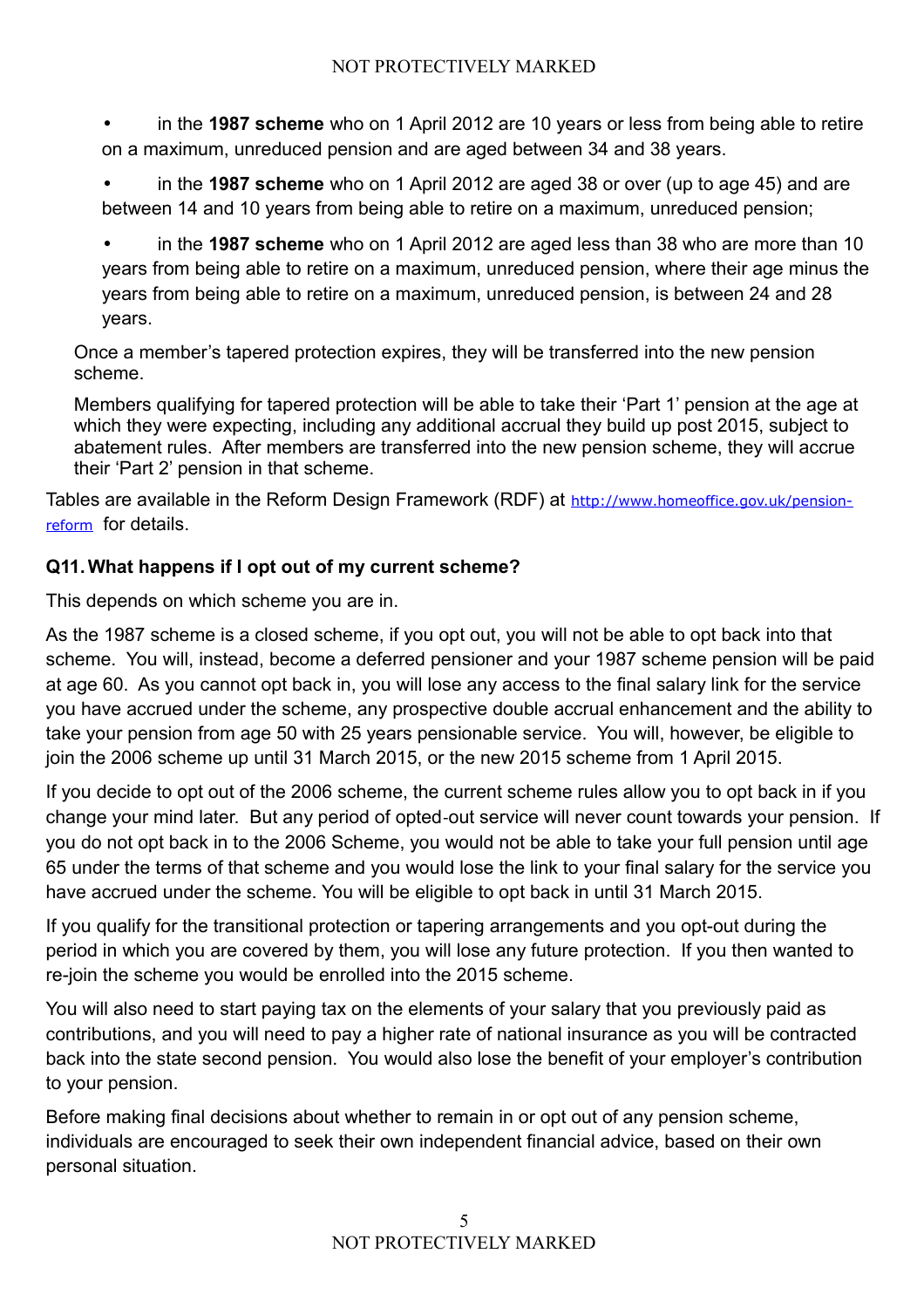## **Q12. Protecting accrued rights is all very well but I was expecting 10 years of double accrual – won't I lose out?**

The mechanism for protecting accrued rights in the 1987 Police Pension Scheme accurately mirrors the *expectation* that scheme members may have to a faster accrual rate with increased service. For those police officers who remain in service after the scheme has closed (or, if applicable, after their tapered protection ends), the number of years that they have built up in the closed scheme remains the same – but the *accrual rate* applied to the years that they have built up gradually increases to reflect what it would have been had the scheme remained open.

The maximum accrual rate of 1/45th is reached after thirty years' total service, reflecting both the maximum benefit that they could have had from the period of double accrual and the time at which scheme members would have reached full entitlement.

The accrual design of the 1987 scheme is unusual compared to most other public service schemes. We have designed this specific arrangement to reflect the Government's commitment to honour accrued rights in full for the police pension scheme.

How to calculate PPS 1987 accrued rights

The accrued pension that an officer would receive under these terms would be calculated as follows:

1987 scheme pension =  $\mu$  no. years service in 1987 scheme<sup>[5](#page-5-0)</sup>

x weighted accrual rate x final salary

The weighted accrual rate would be calculated as follows:

Weighted accrual rate = ((no. years that were or would have been at single accrual rate x single accrual rate)

+

(no. years that were or would have been at double accrual rate x double accrual rate))

÷

total no. of years service

For the calculation of the weighted accrual rate, the first twenty years of a scheme member's service – regardless of whether it was pre or post reform – would count as being at the single accrual rate (1/60<sup>th</sup>). The next ten years would count as being at the double accrual rate (2/60<sup>th</sup>s). No more than a total of 30 years' service will count towards the weighted accrual rate.

# **Q13. I work part-time – how will the new scheme affect me?**

<span id="page-5-0"></span><sup>5</sup> For most members this will be their pre-reform pensionable service; for members who benefit from tapered protection it will include the pensionable service built up under tapered protection.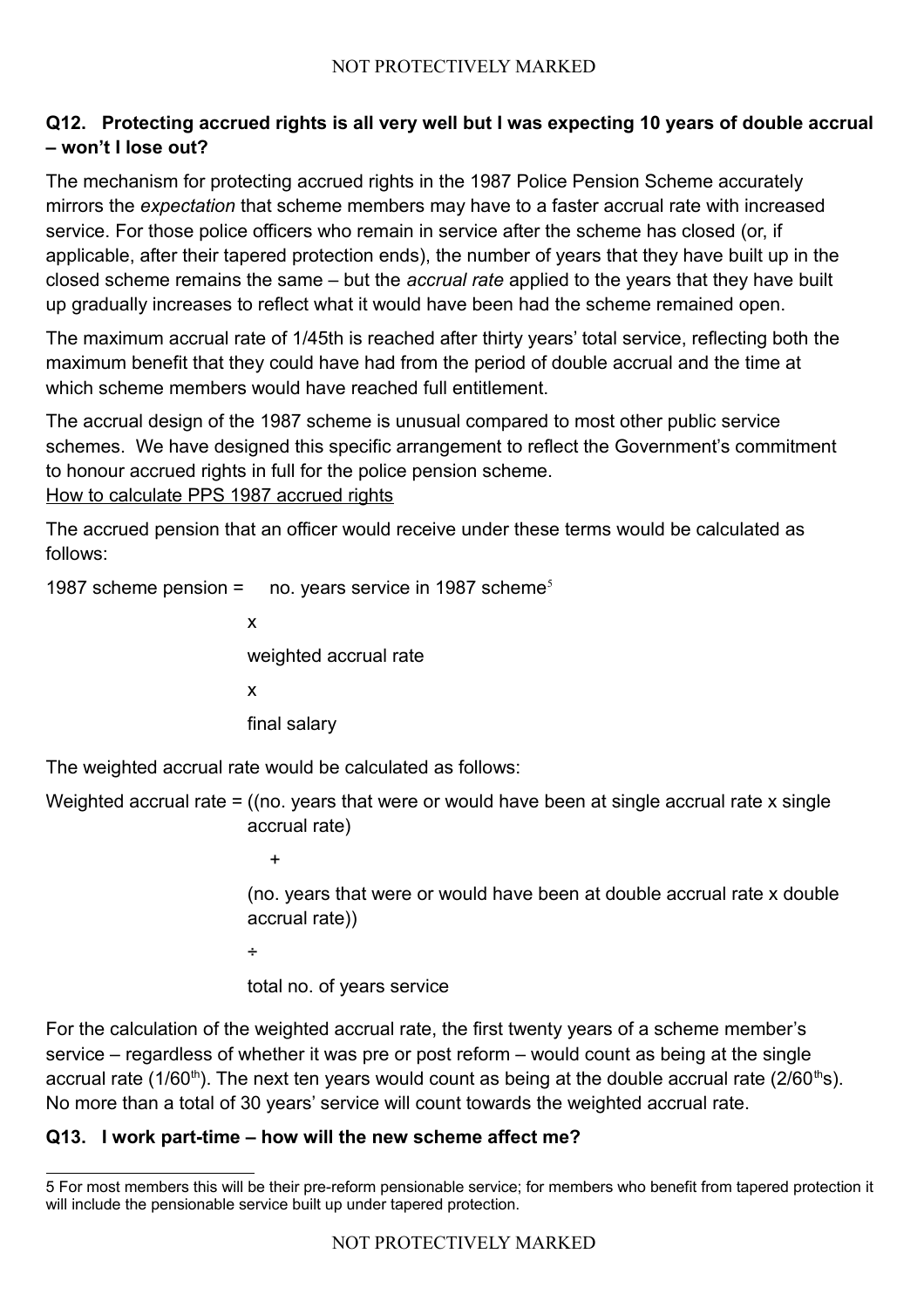The 2015 scheme pension benefits available to those who work part-time will be broadly as now. Approved part-time working will be counted as pensionable service on a pro-rata basis based on actual hours worked as a proportion of full-time work. Contributions will also be collected on a prorata basis.

Some of the details of the reforms for part-time workers – for example, transitional protection and tapering – are pending further discussion.

# **CONTRIBUTIONS**

# **Q14. When will I know how much I will be paying from 2015?**

The Reform Design Framework provides for an employee contribution rate of 13.7% on average, equal to the expected average of contribution rates in the 1987 and 2006 schemes on the 31 March 2015. The structure of employee contribution rates from 2015 is not yet known as the Government will review the impact of the 2012-13 contribution changes, including the effect of membership opt-outs, before taking final decisions on how future increases will be delivered in 2013-14, 2014-15, and in the new scheme.

# **Q15. Will there be any protection in the 2015 scheme for the lowest paid?**

The structure of the employee contribution rate has yet to be finalised and will be announced in due course. This structure may include some protections for lower paid staff (i.e. lower contributions).There will remain a strong economic rationale to stay saving in a Police pension, with the pension remaining amongst the very best available. Members should consider carefully the range of benefits available from their scheme; including, ill-health payments, death-in-service lump sums paid to the member's family (tax free) and an employer contribution that is higher than the member's own contribution. It is also important to consider that everyone paying tax will receive at least 20 per cent tax relief on their pension contributions (as contributions are paid before tax).

# **Q16. Aren't the contribution increases not just a tax on public servants?**

No. With better healthcare and improved lifestyles the average 60 year old is expected to live ten years longer now than they did in the 1970s causing the cost of providing public service pensions to rise.

The cost of public service pensions has increased by a third in the last 10 years to £32bn, and this increase has largely fallen to the taxpayer.

The increases in contributions and the longer term reform will rebalance costs between employee and employer (ultimately the taxpayer) to make public service pensions affordable and sustainable in the long term.

# **THE CASE FOR REFORM**

.

# **Q17. Why is the Government reforming Public Service Pensions?**

The Government is working to make public service pensions fairer and more sustainable over the long term. Lord Hutton, in his independent review of public service pensions, concluded that "current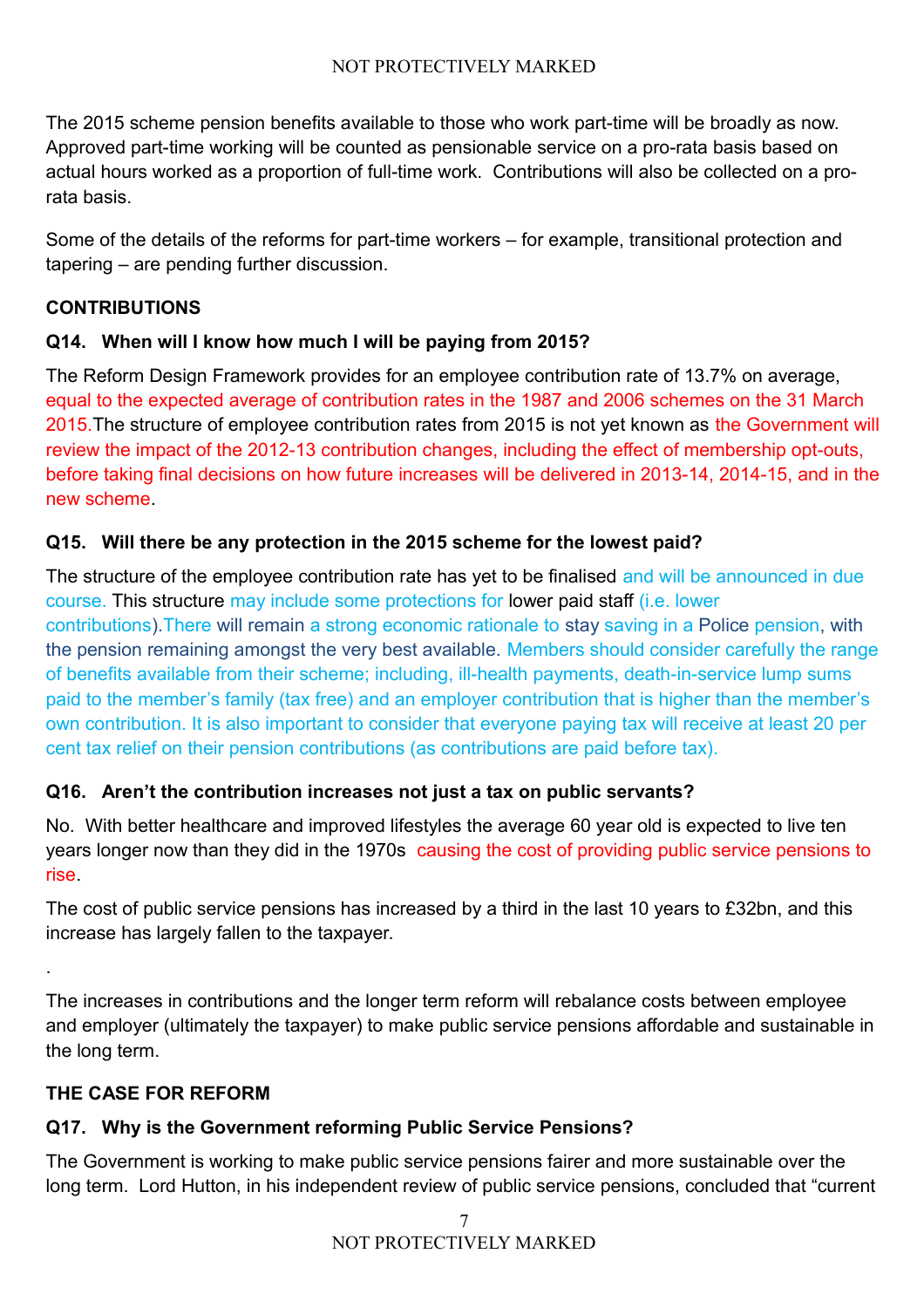scheme designs are not sufficiently robust to ensure the sustainability of public service pensions", and that change is needed to "make public service pension schemes simpler and more transparent, and fairer to those on low and moderate earnings".

Final salary schemes mean that 'high fliers' receive almost twice as much pension for every £100 of their contributions than people on 'flat' careers. The Government does not consider it right that lower paid employees should subsidise the pension entitlement of more highly paid staff. The Government is therefore proposing a 'career average' scheme, where every year of your salary will count towards your pension, rather than just the last few years.

# **Q18. Why did Lord Hutton say that the current arrangements are unsustainable?**

With better healthcare and improved lifestyles the average 60 year old is expected to live ten years longer now than they did in the 1970s causing the cost of providing public service pensions to rise.

The cost of public service pensions has increased by a third in the last 10 years to £32bn, an increase of a third over the last decade which is more than we spend on police, prisons and the courts.

#### **Q19. Why did Lord Hutton believe that the current arrangements are unfair?**

Lord Hutton considered that there needs to be a fairer balance between what employees contribute to their own pensions and what other taxpayers pay. If not, taxpayers will be paying for pensions they cannot possibly hope to receive themselves for generations to come.

The current final salary arrangements of most pension schemes also give more benefit, in relative terms, to those on higher salaries and those with better career progression. Schemes for the future should ensure that the pension that members get out is a fairer reflection of what they have put in across their entire working career.

#### **Q20. How does all this fit in with Winsor?**

Existing police pay and conditions were designed more than 30 years ago so the Government asked Tom Winsor to carry out the Independent Review of Police Officer and Staff Remuneration and Conditions. His recommendations are about reforming pay and conditions so that they recognise the hardest-working officers and reward professional skills and continued development.

The terms of reference of Tom Winsor's review asked him to have regard to Lord Hutton's recommendations on Normal Pension Age for police officers in his wider considerations about officer career length and structure. In producing his final report in March 2012, Tom Winsor recommended a future Normal Pension Age of 60 for police officers. That was included in the Government's proposed scheme design which has been considered by the Police Negotiating Board.

No final decisions have yet been taken on other elements of Tom Winsor's Final Report, but they provide a good basis for discussion and consultation, including through the formal police negotiating machinery. We remain committed to constructive engagement with the service throughout this process, which is ongoing.

#### **Q21. With Winsor and the cuts and now this, aren't you singling out the police unfairly?**

All public service workers are being asked to take their share of the burden and are facing changes to their pensions so it would not be right to exempt the police from difficult decisions we are having to